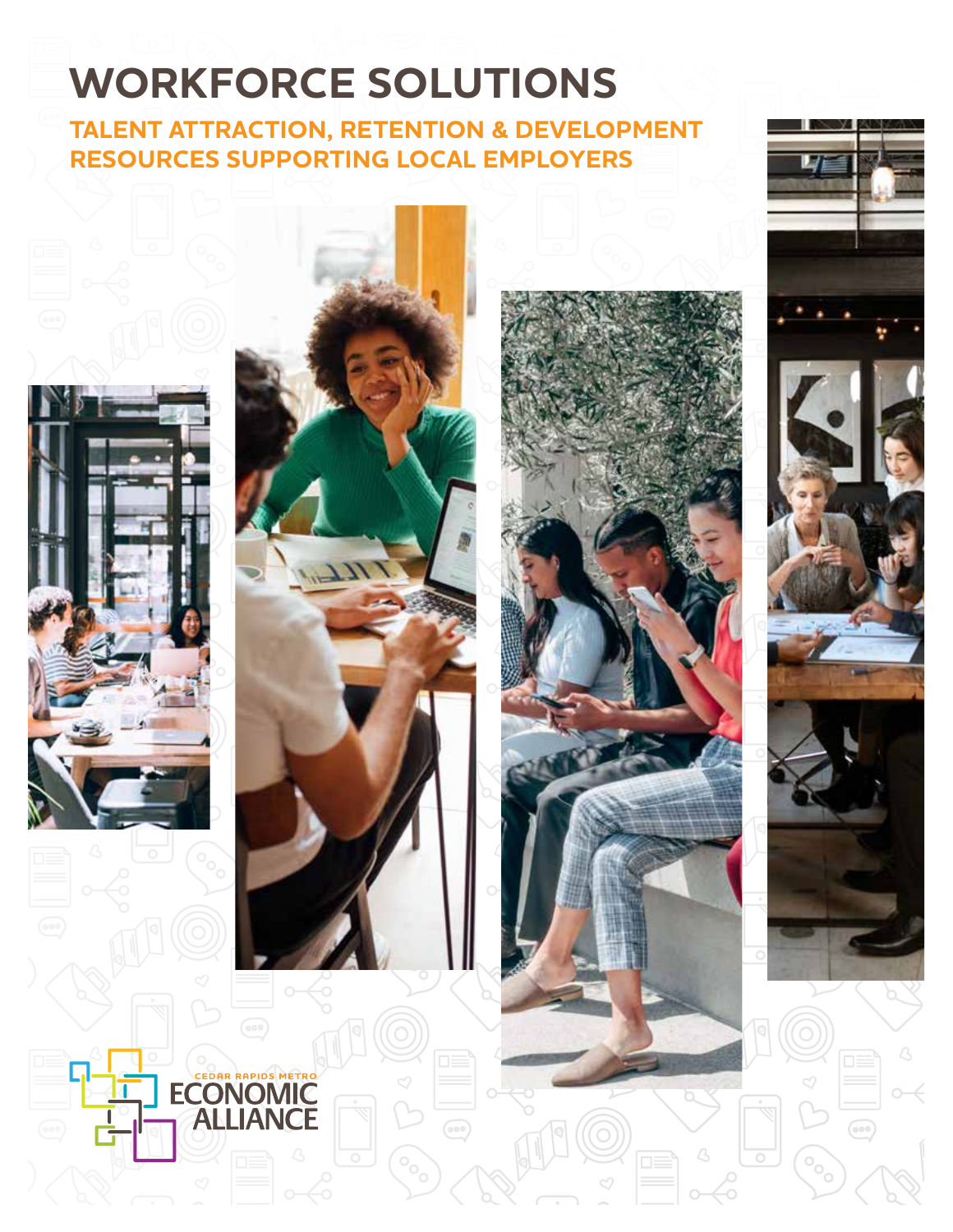*The Cedar Rapids Metro Economic Alliance drives economic, workforce and population growth strategies, and helps businesses succeed.*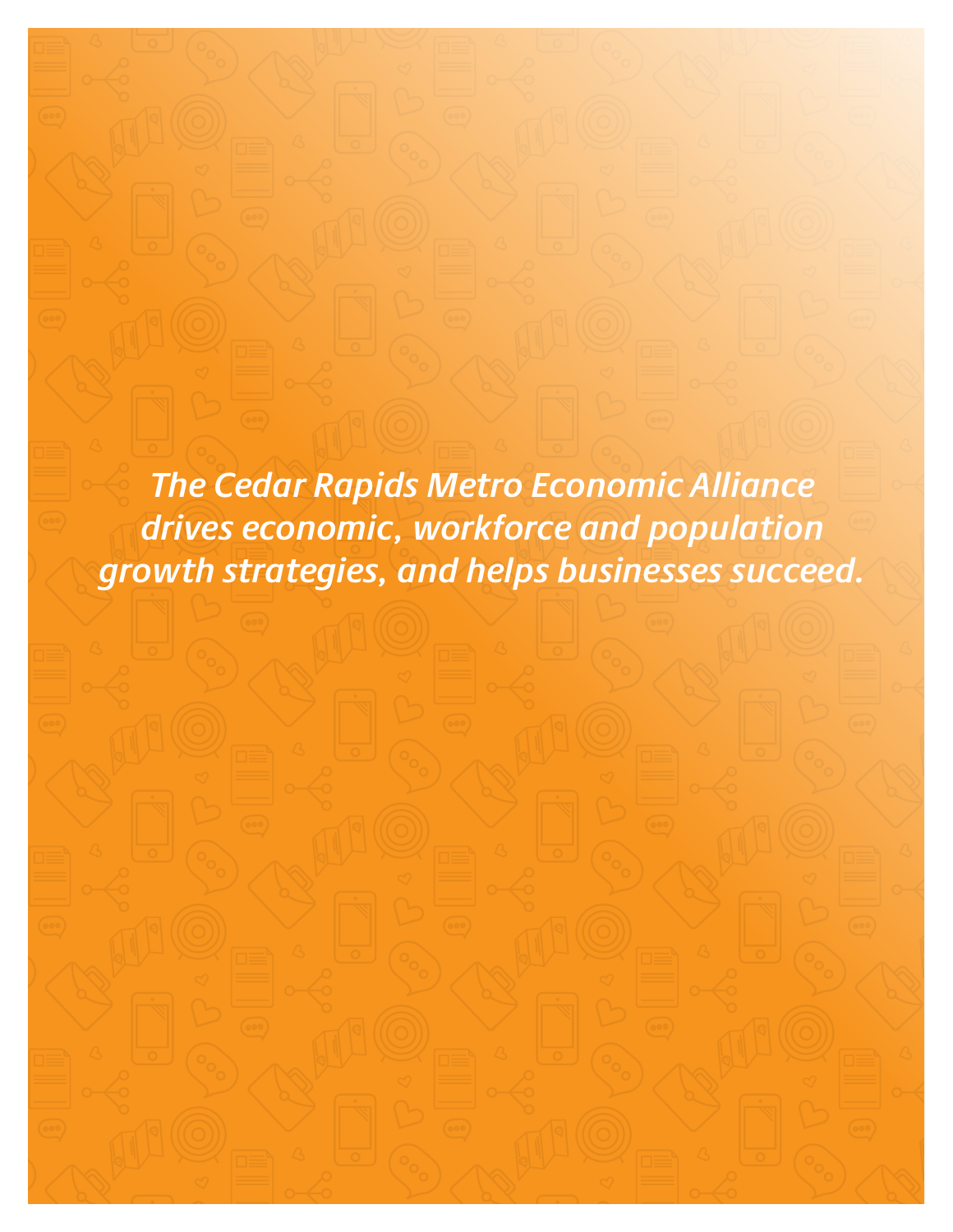### **WORKFORCE COMMITTEES & COALITIONS**

### **ICR Talent Coalition**

The ICR Talent Coalition is a group of human resource professionals who meet quarterly to guide the region's talent attraction, retention and pipeline strategies. The coalition is open to members and investors in the Cedar Rapids Metro Economic Alliance and the Iowa City Area Development Group.

**Contact: Tom Banta at tbanta@icadgroup.com**

### **Inclusive ICR: Talent Diversity and Inclusion**

Inclusive ICR is a coalition of employers guiding strategies to attract and retain diverse talent in Iowa City-Cedar Rapids (ICR). The coalition is a resource for employers looking to implement DEI initiatives, and also develops, supports and promotes regional networks that connect diverse professionals.

**Contact: Erin Foley at efoley@cedarrapids.org**

### **ICR Future: Developing our Future Talent**

ICR Future is a coalition of employers, educators, and organizations working together to make Iowa City-Cedar Rapids (ICR) the best place in the nation for careerconnected learning. Their focus is students in grades 6-12. Action teams are working on the following areas of focus:

- Career Exploration
- Work-Based Learning Opportunities - Internships and Job Shadows
- Computer Science
- Project-Based and Social Emotional Learning (SEL)

**Contact: Kate Moreland at kmoreland@icriowa.org**

### **Employers Council of Iowa - Region 10**

Employers' Council of Iowa is an advisory group, located in each Iowa Workforce Development region, and offers no-cost membership open to all businesses in the community. Its purpose is to guide Iowa Workforce Development business focus, address topics of concern to employers, sponsor training initiatives, and assist Iowa Workforce Development in meeting critical human resource needs.

**Contact: Mace Huffman, mace.huffman@iwd.iowa.gov Website: www.iowaworkforcedevelopment.gov/employers-council-iowa**

### **Higher Education Coalition**

The Higher Education Coalition serves as our regional partnership of colleges, universities and organizations dedicated to promoting and collaborating on regional young professional efforts and growth of our workforce through student populations.

**Contact: Ellie Evans at eevans@cedarrapids.org**

### **Kirkwood Sector Partnerships**

Kirkwood's industry-led Sector Partnerships are comprised of diverse businesses within an industry, as well as education, workforce, economic, and community organization partners. These businessled partnerships develop goals and strategies, and implement and evaluate strategies to meet the workforce needs of a given industry. Boards include:

- Advanced Manufacturing
- Architecture, Construction, and Engineering
- Business Services
- Healthcare
- Information Technology
- Transportation and Logistics

**Website: explore-careers.org**

### **Linn County Child Care Coalition**

An initiative between the Cedar Rapids Metro Economic Alliance, Linn County Early Childhood Iowa, Child Care Resource & Referral, and HACAP that is actively combating child care issues in our community. Child care is not just a family issue – it encompasses business success and community viability.

**Website: cedarrapids.org/our-region/ workforce/child-care-solutions**





**1**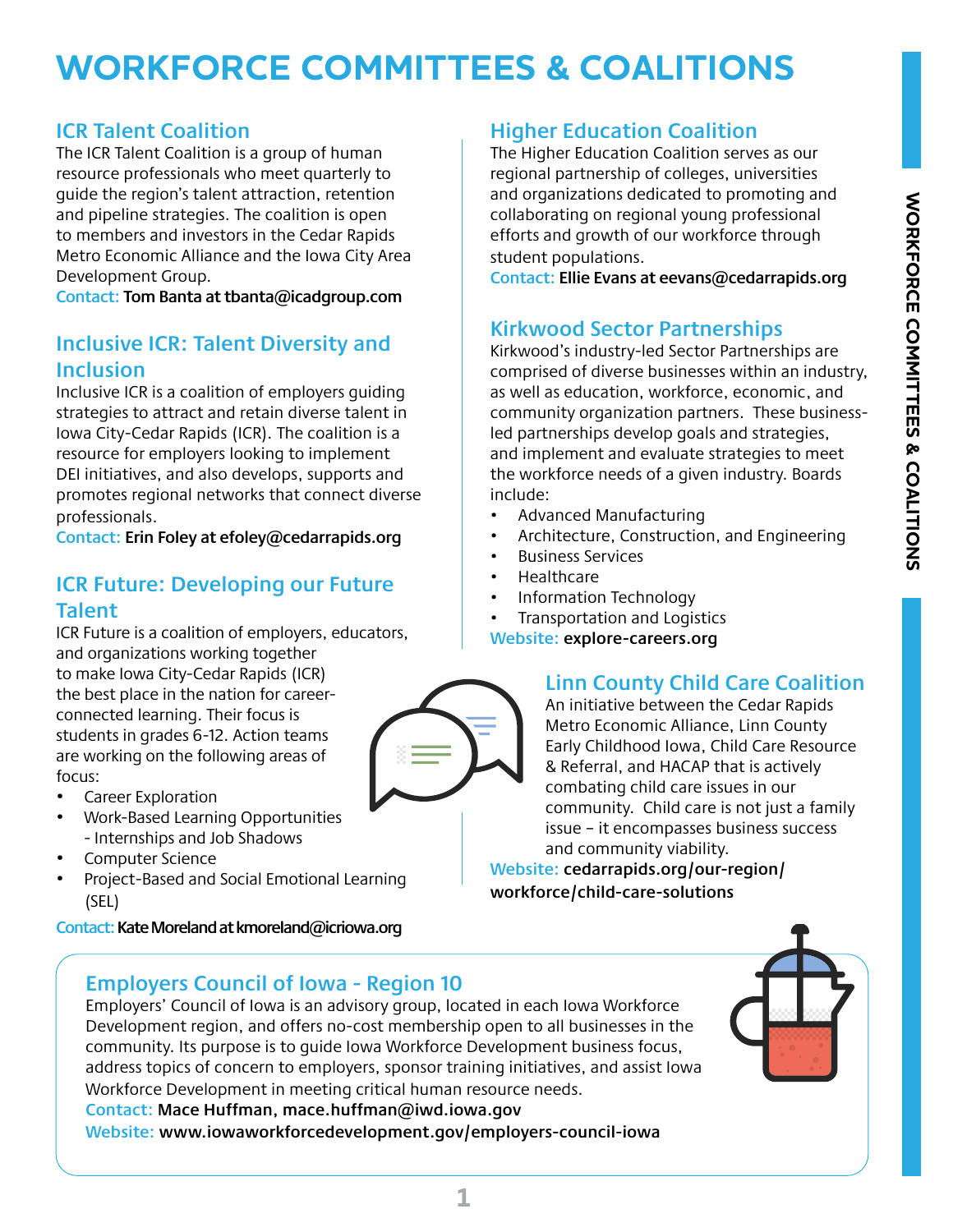# **TALENT ATTRACTION & RETENTION**

### **ICR Talent Hub**

The ICR Talent Hub is a hub of professional candidates seeking opportunities in Iowa City-Cedar Rapids. Candidates are identified through targeted marketing campaigns and then engaged through personal outreach to help persuade them to look at opportunities in the region. Lists are shared bi-weekly with employers.

**Contact: Ellie Evans at eevans@cedarrapids.org**

### **Junior Achievement of Eastern Iowa**

To inspire and prepare young people to succeed through lessons in financial literacy, work and career readiness, and entrepreneurship. The lessons align with national and state education standards and are delivered to millions of students across the country.

#### **Contact: Christina Millikan at cmillikan@ jaeasterniowa.org**





### **Popular Job Boards**

- CorridorCareers.com
- IowaWORKS.org
- Indeed.com
- Linkedin.com
- JoinHandshake.com

### **IowaWORKS**

Iowa Workforce Development offers a variety of services to benefit employers, including recruitment assistance, Registered Apprenticeships & Future Ready Iowa, tax credits to hire new employees and outreach to under-represented populations. Their programs include:



- Job Posting at IowaWORKS.gov
- Hiring Veterans at HomeBaseIowa.gov, **Contact:** Mace Huffman, mace.huffman@iwd.iowa.gov
- Registered Apprenticeships at EarnandLearnIowa.gov
- Future Ready Iowa at FutureReadyIowa.gov
- Ex-offender Initiative
- Promise Jobs

**Employer Incentives: at https://www.iowaworkforcedevelopment.gov/employer-incentives Contact: Mace Huffman, mace.huffman@iwd.iowa.gov 319-365-9474 Website: www.iowaworkforcedevelopment.gov** 

### **Career Fairs**

A variety of career fairs are held annually by local organizations and schools including:

- **ICR Future Career & College Fair** Erin Foley, efoley@cedarrapids.org
- **Corridor Career Week** Dan Holterhaus, dan.holterhaus@thegazette.com
- **Annual Youth Job Fair** Mace Huffman, mace.huffman@iwd.iowa.gov, 319-365-9474 ext. 31120
- **Monthly Re-Connect: Careers and Conversation Employer Panels** - Mace Huffman, mace.huffman@iwd.iowa.gov, 319-365-9474 ext. 31120
- **Kirkwood Career Fair** Danielle Ebaugh, danielle.ebaugh@kirkwood.edu
- **University of Iowa Career Fairs**  Allan Boettger, Pomerantz Career Center, allan-boettger@uiowa.edu
- **Career Inspire** Erin Kurt, ekurt@jaeasterniowa.org

### **Marion Community Promise Program**

Marion Economic Development Corporation focuses on helping students in Marion and surrounding communities develop a pathway and purse careers here at home. Community Promise Provides exposure, experience, and pursuit opportunities so that students can call local jobs their own.

**Website: www.medcoiowa.org/forms/communitypromise**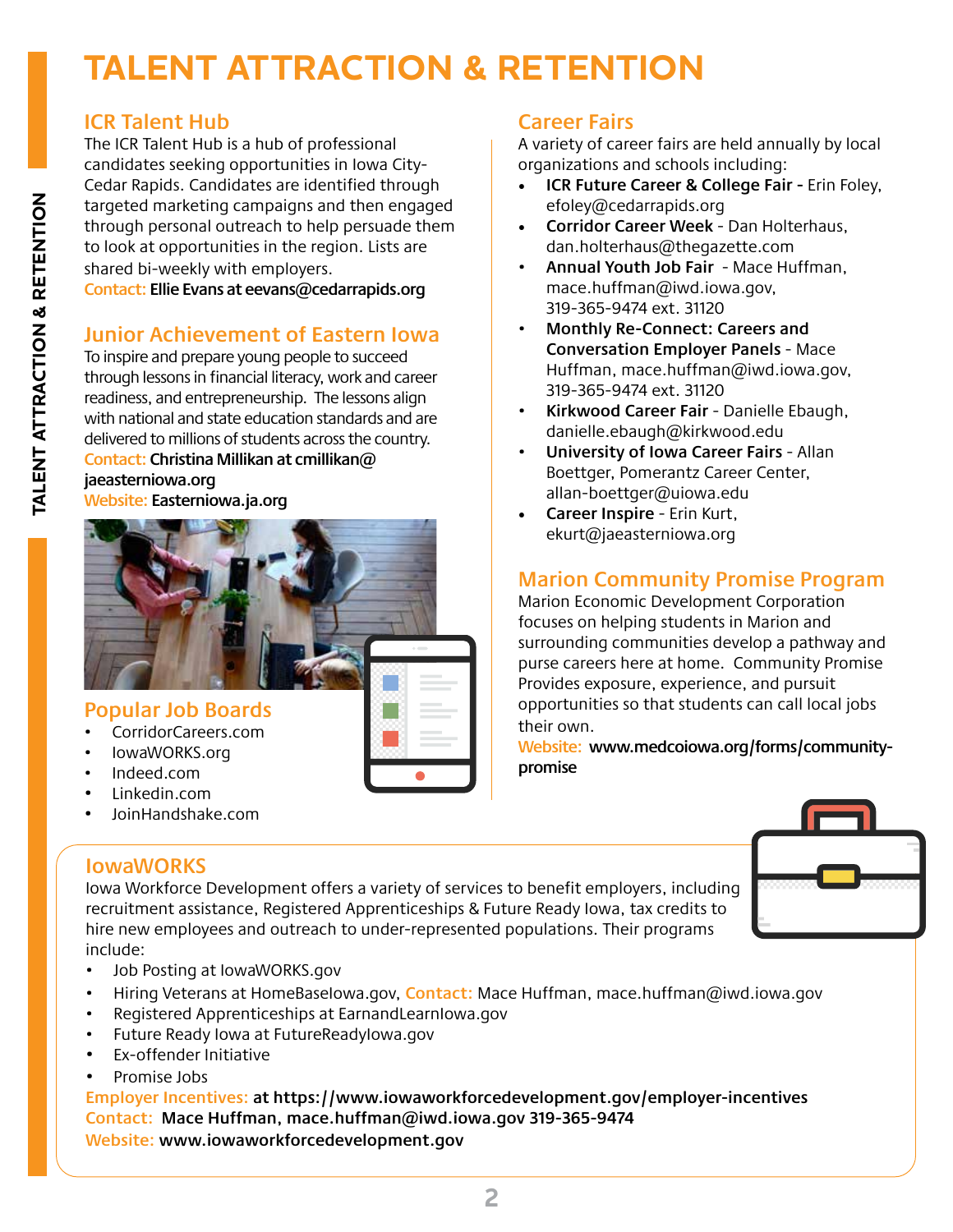### **Leverage Your Team**

Some of your best future employees may be recruited by your current workforce. Consider sharing job postings with your team and inviting them to share those opportunities via social media with their network. Some employers offer a financial incentive to employees who successfully connect them with a new hire.

### **TotalChild Workforce**

The FourOaks TotalChild Workforce program helps employers connect with students who have participated in their TotalChild program as they graduate from high school and transition into the workforce.

**Contact: Four Oaks at access@fouroaks.org Website: www.fouroaks.org**

### **Kirkwood Community College**

Kirkwood Community College can offer access to students completing certifications and 2-year degrees in pathways that are critical to your company. They also offer customized training to meet the needs of ICR employers.

**Contact: Brenda Ireland at Brenda.ireland@ kirkwood.edu, 319-398-7648 Website: www.kirkwood.edu/ce**

### **DeltaV Code School**

If you are searching for software developers,

consider connecting with DeltaV, a coding school operated by NewBoCo in Cedar Rapids. Their bootcamp-style courses offer a pipeline of immediate talent with skills in HTML, CSS, and JavaScript.



**Contact: join@deltav.school**



### **Leaders, Believers and Achievers Foundation**

Leaders, Believers and Achievers inspire HOPE in tomorrow's leaders through developing a Statement of Purpose. This Statement of Purpose teaches teens in the community to embrace responsibility, leadership skills, career readiness and continued schooling.

**Contact: al@lbajourney.org Website: lbajourney.org**

### **Staffing Agencies**

Using a staffing agency can decrease the time it takes to fill positions, offer options for parttime or temporary needs, and reduce risk for employers. EA member agencies that you might consider for support include:

- **Aerotek**, (319) 731-1060, www.aerotek.com
- **Corridor HR Solutions**, (319) 393-1134, www.corridorHRSolutions.com
- **DES Employment Group**, (319) 363-5200, www.desemploymentgroup.com
- **Express Employment Professionals**, (319) 363-3345, www.expresspros.com/cedarrapidsia
- **Kass Employment Services**, (319) 366-1731
- **Kelly Services**, (319) 366-1897, www.kellyservices.com
- **Management Recruiters of Cedar Rapids**, (319) 366-8441, www.mricr.com
- **Manpower Inc**, (319) 366-7661, www.manpower.com
- **PeopleReady**, (319) 365-4196, www.peopleready.com
- **Premier Staffing, Inc**, (319) 730-3890, www.premierstaffing.com
- **Robert Half**, (319) 366-7942, www.roberthalf.com
- **Skywalk Group**, (319) 743-9830, www.skywalkgroup.com
- **Team Staffing Solutions, Inc.**, (319) 358-9333, www.teamssi.com
- **The Overture Group**, (319) 366-3688, www.theoverturegroup.com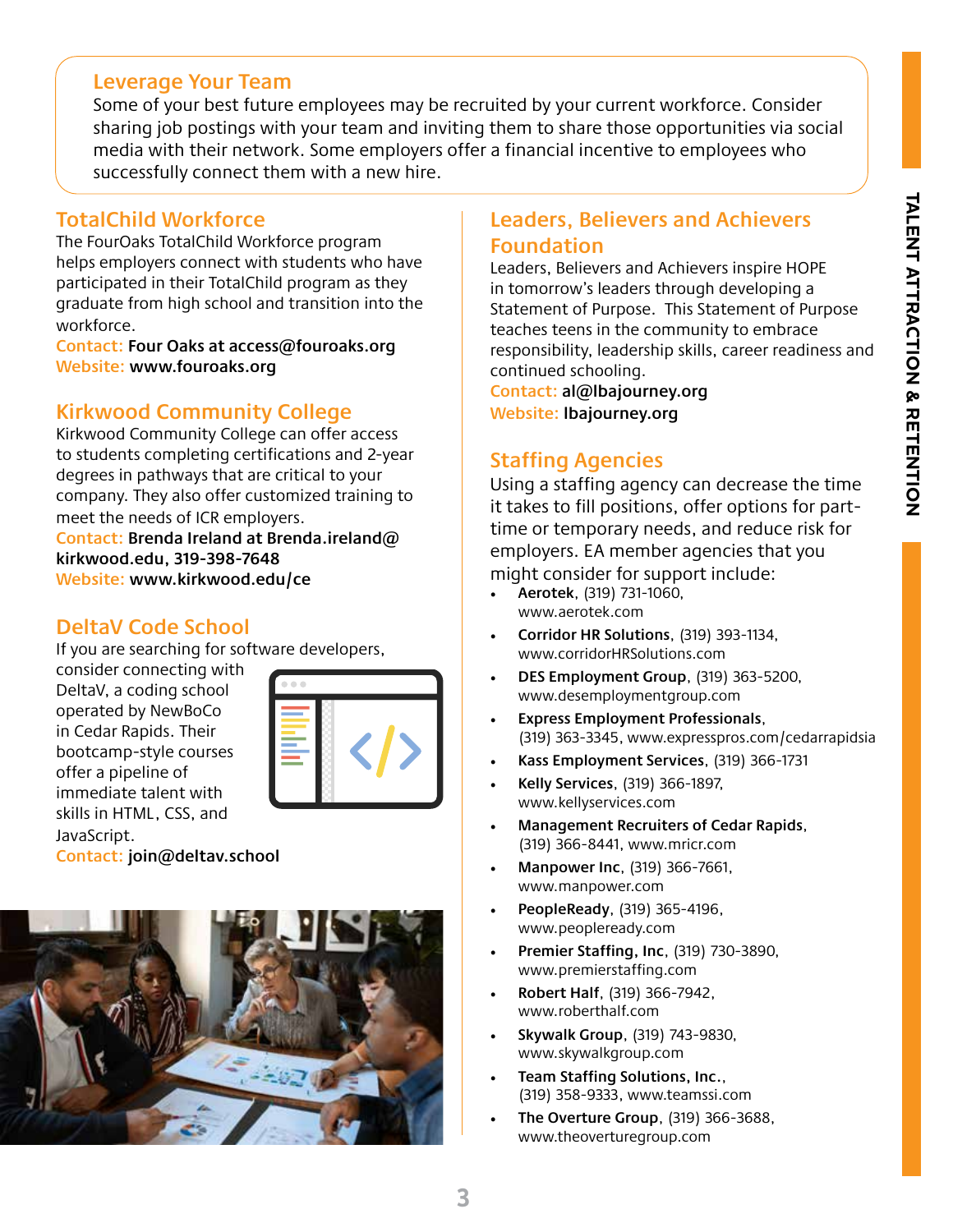### **WORKFORCE PIPELINE /** REPORTS & RESOURCES

### **Customized Reports**

The Economic Alliance research and analytics team can provide customized reports from the U.S. Census, Bureau of Labor Statistics, Bureau of Economic Analysis, and other regional sources. We can perform analyses with Excel, R, and GIS for population, labor force, industry, occupations, GDP, and wage. Our library of data sources also includes building permits, development projects, air transportation, college graduates, and student enrollment.

**Contact: Laura Thomas at lthomas@cedarrapids.org** 

### **Laborshed Analysis**

Our regional Laborshed Analysis shows the distribution of workers irrespective of natural or political boundaries and detailed information about the available workforce in ICR. The analysis is conducted by Iowa Workforce Development every two years.

#### **An executive summary and interactive tool is available here:**

**www.iowaworkforcedevelopment.gov/ laborshed-studies**

### **Iowa Workforce Development Labor Market Information**

Iowa Workforce Development has an unparalleled Labor Market Information Department. They provide annual reports including the Iowa Wage Report, Iowa Staffing Patterns, Iowa Workforce and the Economy, and Iowa College Student Retention Report. They are also available as a resource for customized

reports. **Contact: Ryan West, Labor Market Information Director, (515) 725-3896 Email: ryan.west@iwd.iowa.gov Website: www.iowaworkforcedevelopment. gov/labor-market-information-division** 

### **Iowa Industrial New Jobs Training Program (260E)**

The Iowa Industrial New Jobs Training (260E) program provides new employee training for businesses growing their workforce. Made available through Iowa's community colleges,



the program is administered locally by Kirkwood Community College and is funded through the new employees' withholding taxes at no cost to the employee or the company.

**Contact: Tyler McCarville at 319-398-7782, tyler. mccarville@kirkwood.edu** 

### **The Iowa Jobs Training Program (260F)**

The Iowa Jobs Training Program (260F) is a state sponsored program designed to assist Iowa-based businesses with the training and development for existing employees. The program provides forgivable loans to qualifying businesses and will reimburse approximately 50 percent of the training cost.

**Contact: Doris Metz, 319-398-5691 Email: doris.metz@kirkwood.edu Website: www.kirkwood.edu/corporatetraining** 

### **MRA - The Management Association**

Resources at the ready. Known for having some of the best content and resources available (e.g., toolkits, sample policies, checklists, articles, etc.) We can help with HR services, training, recruiting,

> compensation and more! We serve some 4,000 employers covering over 1 million employees and have been doing this for more than 120 years! We're here to help with all your HR and employer needs.

**Contact: Cherrie Spurlin, Executive Director cherrie.spurlin@mranet.org Web: www.mranet.org**

### **Eastern Iowa Human Resource Association**

EIHRA is an affiliate of our national organization, the Society of Human Resource Management. Their mission is to create a collaborative community to serve Human Resource practitioners and further their professional development. Whether you are new to the field or have many years of experience, EIHRA is a local starting point for networking, information professional development and continued support of excellence in Human Resources.

**Contact: Kate Pine at eyeoneihra@gmail.com Website: www.eihra.org**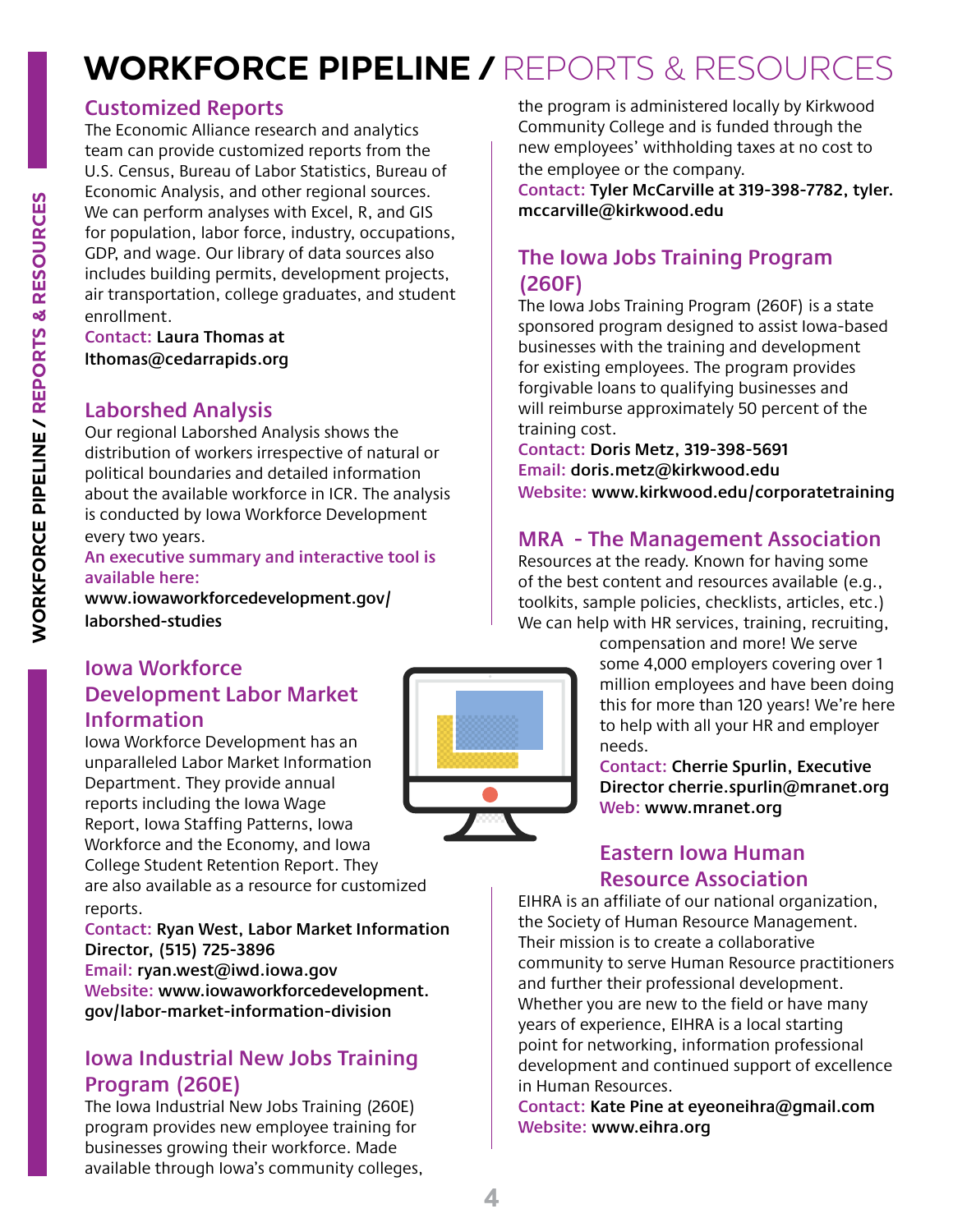# **WORKFORCE PIPELINE /** CONNECTIONS

### **College Interns**

Creating internship opportunities for college students is one of the most powerful strategies an employer can implement to develop a workforce pipeline. To recruit an intern or seek assistance in developing an internship program, contact:

- **University of Iowa Pomerantz Career Center:**  Allan Boettger, allan-boettger@uiowa.edu
- **Coe College:** Nanci Young, 319-399-8780, nyoung@coe.edu
- **Cornell College:** Jason Napoli, 319-895- 4458, jnapoli@cornellcollege.edu
- **Kirkwood Community College**: Danielle Ebaugh, danielle.ebaugh@kirkwood.edu
- **• Mt. Mercy University:** Kalindi Garvin, kgarvin@mtmercy.edu

### **Catherine McAuley Center**

Refugee & Immigrant Services Program provides refugee resettlement services as an affiliate of the U.S. Committee for Refugees and Immigrants (USCRI), as well as a wide range of education and support services centered around the unique needs of refugees and immigrants. **Website: cmc-cr.org/refugee-and-immigrantservices**

**Contact: 319-731-0445**

### **High School Interns and Job Shadows - Workplace Learning Connection**

Workplace Learning Connection works with ICR employers and regional school districts to develop internship and job shadow opportunities for high school students.

Their program supports over 20,000 experiences annually in ICR.

**Contact: Mariann Ryan,** 

**319-398-4829, mariann.ryan@kirkwood.edu Contact: Sue Neil, 319-398-4828, sue.neil@kirkwood.edu**

### **Website: www.kirkwood.edu/wlc**

### **WIOA Work Experience**

### **and Internship Programs**

Federal program designed to help job seekers access employment, education, training and

support services to succeed in the labor market. Individuals must qualify for enrollment into WIOA in of the three categories, Youth/ young adult, Low-income adult, or dislocated worker. Kirkwood funds all their wages and cover the workman's compensation insurance and the employer provides the supervision. Participants can work part-time up to 520 hours or 26 weeks.

**Contact: Selinya Carew, Selinya.Carew@iwd. iowa.gov**

### **Apprenticeships**

Apprenticeships pair classroom learning with on-the-job training. Sometimes called "earn and learn," these

programs offer opportunities for a more diverse pool of candidates to step into high-demand jobs. Traditionally used for construction trades, apprenticeship models are now being used for many non-traditional pathways including manufacturing,

healthcare, and finance. **Contact: Becky Weininger Becky.Weininger@kirkwood.edu, 319-398-1057**

### **Handshake**

ICR Iowa graduates 13,000 students per year who are hungry for opportunities to jump start their internship or job experience. With Handshake, you can connect with these students at all of our local schools and beyond. Coe College, Cornell College, Kirkwood Community College, Mt. Mercy University and the University of Iowa use Handshake as their primary student recruitment tool. Handshake is an online database system on which students can create profiles and learn about employers, while employers can post jobs and internships, and search student profiles.

**Contact: Allan Boettger at Allan-Boettger@ uiowa.edu, 319-335-1023**

### **Urban Dreams Opportunity Center**

In partnership with the City of Cedar Rapids, Urban Dreams works with people who have had barriers to successful employment. Through mentoring and career guidance, the program creates a connection between people in need of employment and businesses looking for employees. **Website: www.urbandreams.org**